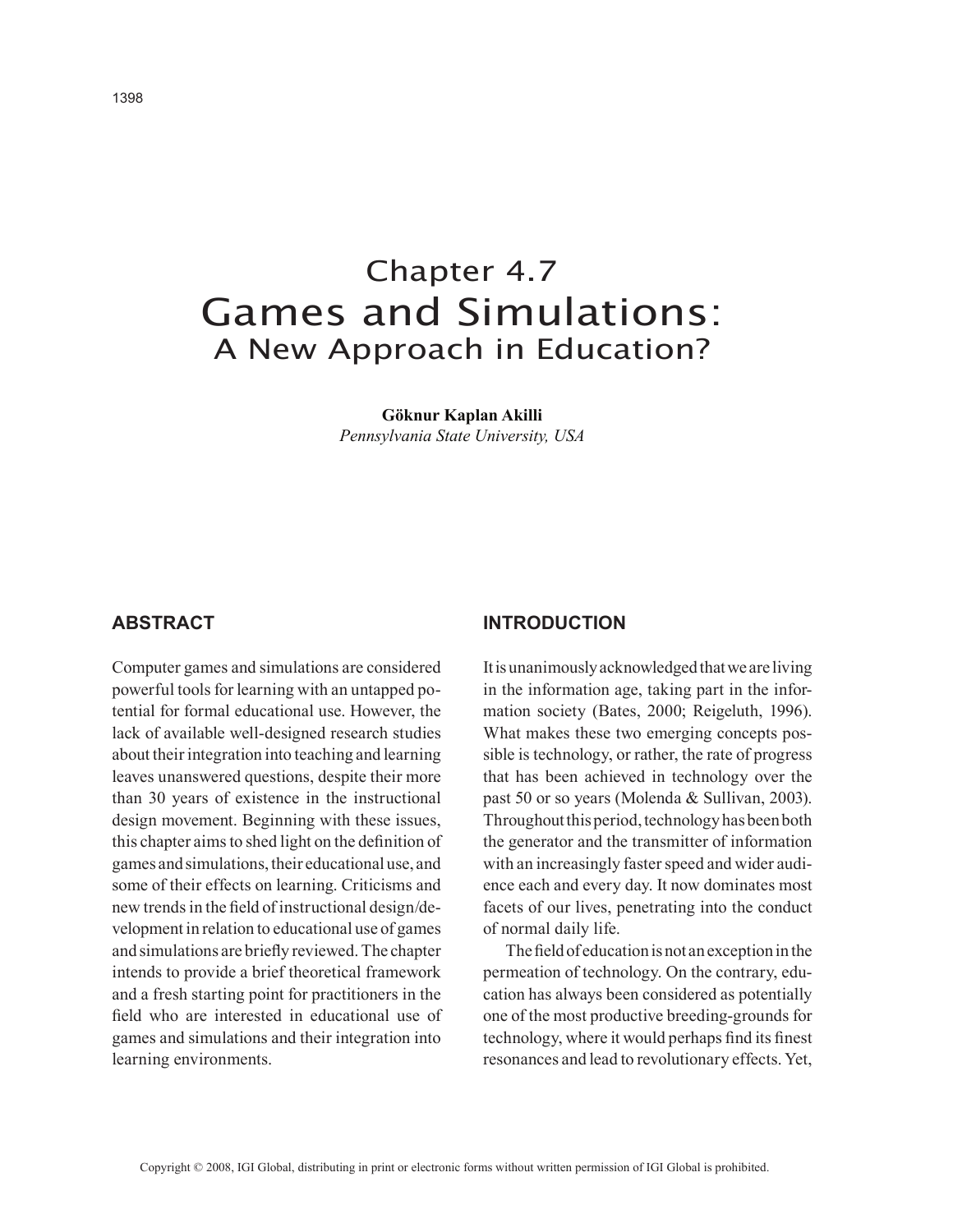high expectations regarding the revolutionary impacts of technology on education have hardly been realized so far. More specifically, instructional technology, or the use of technology in educational environments, has not contributed significantly to the realization of these expectations (Molenda & Sullivan, 2003; Russell, 2003). It may be argued that the relative ineffectiveness of instructional technology thus far has been caused by the application of the same old methods in new educational media—"New wine was poured, but only into old bottles" (Cohen & Ball, 1990, p. 334). The inconclusiveness of the research is illustrated by the Clark and Kozma debate, started by Clark's 1983 statement that media do not influence students' learning (Clark, 1983). Kozma (1991) counter-argued that learning and media are complementary and that interrelationships of media, method, and external environment have influence on learning. Both of them rationalized their arguments by calling on Russell's (2003) study on, so called, "no-significant-difference" research. Clark (1983, 1994a, 1994b) uses this phenomenon as evidence for his argument, whereas Kozma (1994) uses this phenomenon as indicative of insufficient evidence for his debate.

Current models and methods of instructional technology are insufficient to meet the consequences of the paradigm shift from industrial age to information age (Bates, 2000; Reigeluth, 1996, 1999). Consequently, instructional designers are faced with the challenge of forcing learning situations to fit an instructional design/development model rather than selecting an appropriate model to fit the needs of varying learning situations (Gustafson & Branch, 1997).

One of the possible novelties in instructional methods is the use of games. Indeed, it may possibly be wrong to call games a novelty in education, since young children, by nature, begin to learn through games and playing from their earliest years (Rieber, 1996). However, as they grow up, their play and games are being replaced by formal education, the transition of which does not always—especially nowadays—seem to be a sharp one to the extent that games are being used also in some educational environments, yet their success is questionable or at least not rigorously established. In another sense the use of games in education is not so much a novelty, because its history may be traced back well over a thousand years (Dempsey, Lucassen, Haynes, & Casey, 1998). It is now known that even in times before history, games and dramatic performances as representations of real life were effective as teaching tools. In our modern day, with the new technological advancements, I strongly believe that traditional games have been replaced by electronic games, and, in a similar manner, dramatic representations of old have been transformed into role-playing in simulation environments. Hence, electronic games and simulations have begun to enter contemporary formal education. In addition, the "already-present" new generation of learners have grown up with ever-present games. Prensky (2001) refers to them as the digital natives of the "game generation" (p. 65). He states that this new generation is different from the "digital immigrants" (people born before games were digital and ubiquitous) resulting from their different life experiences with games as a part of the "new media socialization" (Calvert & Jordan, 2001; Prensky, 2001, p. 65). Digital natives who play a lot of games are provided with skills, such as dealing with large amounts of information quickly even at the early ages, using alternative ways to get information, and finding solutions to their own problems through new communication paths. The new "game generation" prefers doing many things simultaneously by using various paths toward the same goal, rather than doing one thing at a time following linear steps. They are less likely to get stuck with frustration when facing a new situation; on the contrary they push themselves into a new situation without knowing anything about it and prefer being active, learning by trial and error, and figuring things out by themselves rather than by reading or listening. Lastly, they